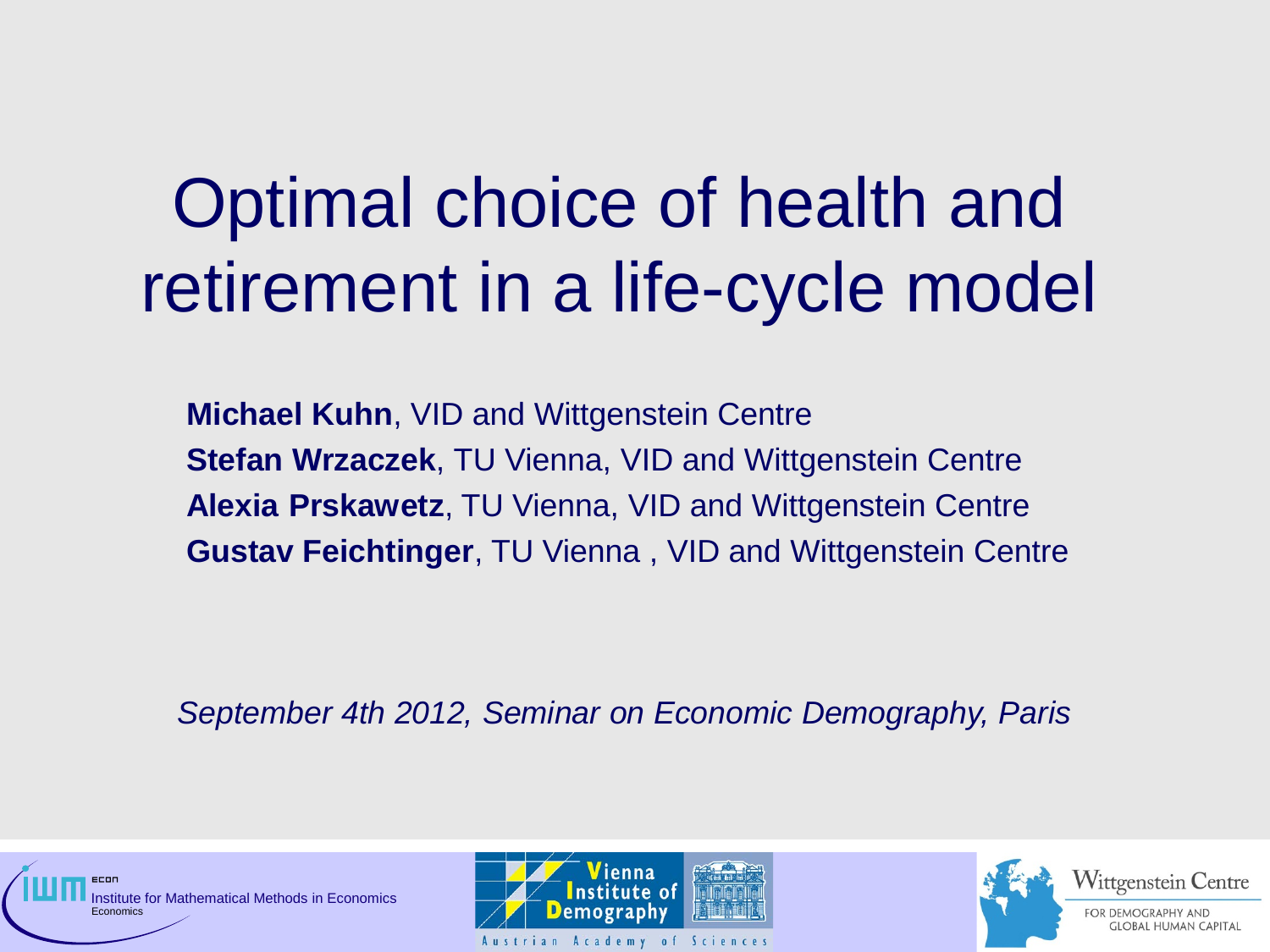## **1. Introduction**

- $\triangleright$  Empirical studies on health and retirement but only few theoretical works on the relationship between health and retirement
- $\triangleright$  simultaneous decision on health and retirement



Academy

 $\circ$  f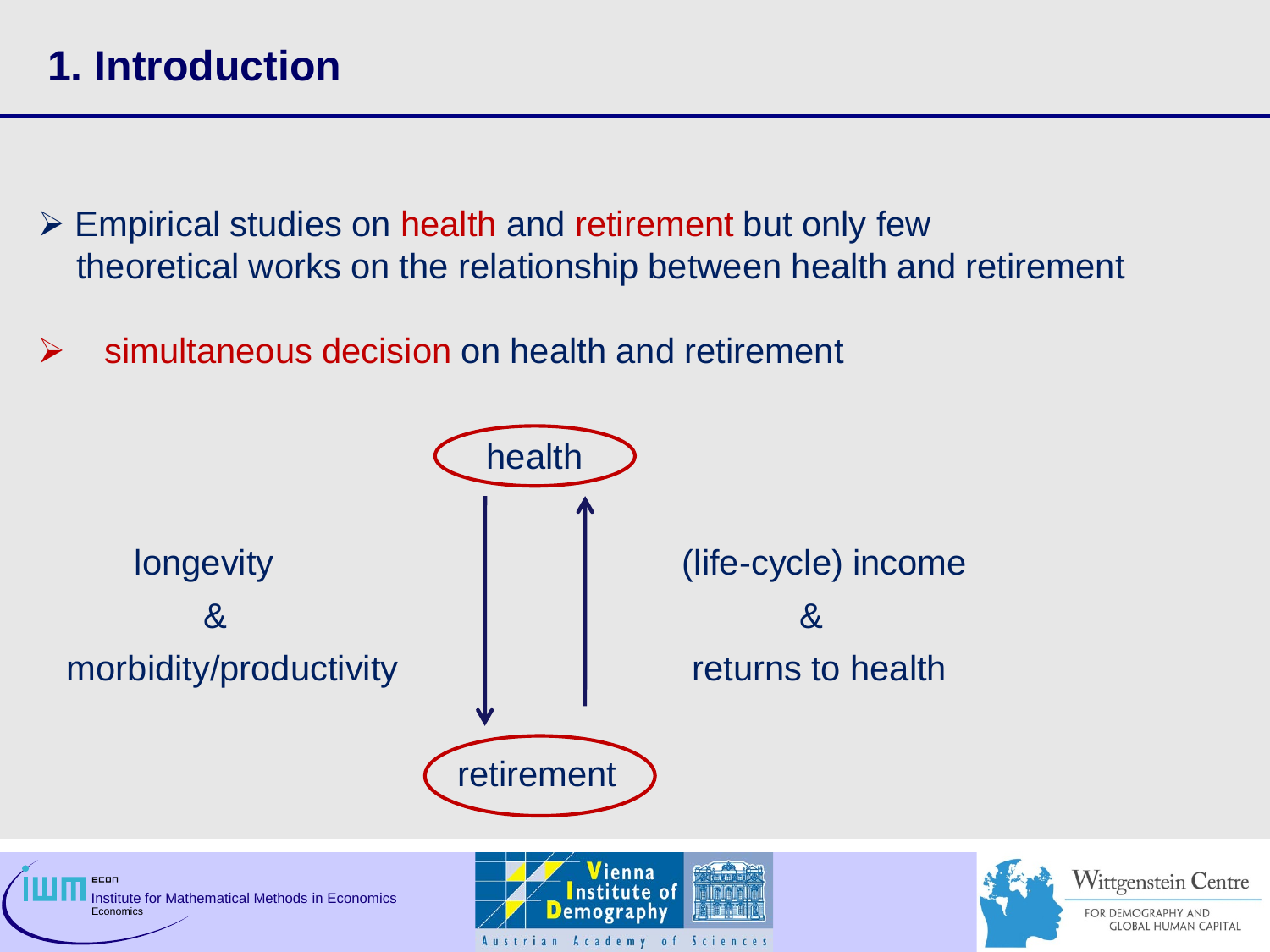Literature: Bloom et al. 2007 "A Theory of Retirement" d'Albis et al. 2012 " Mortality transition and differential incentives for early retirement" Galama et al. 2008 "Grossman's Health Threshold and Retirement"

 *However:* 

 Bloom et al. 2007, d'Albis et al. 2012: exogenous variation of health on retirement

Galama et al. 2008:

endogenous health but do not connect it to survival (only morbidity/productivity effect)





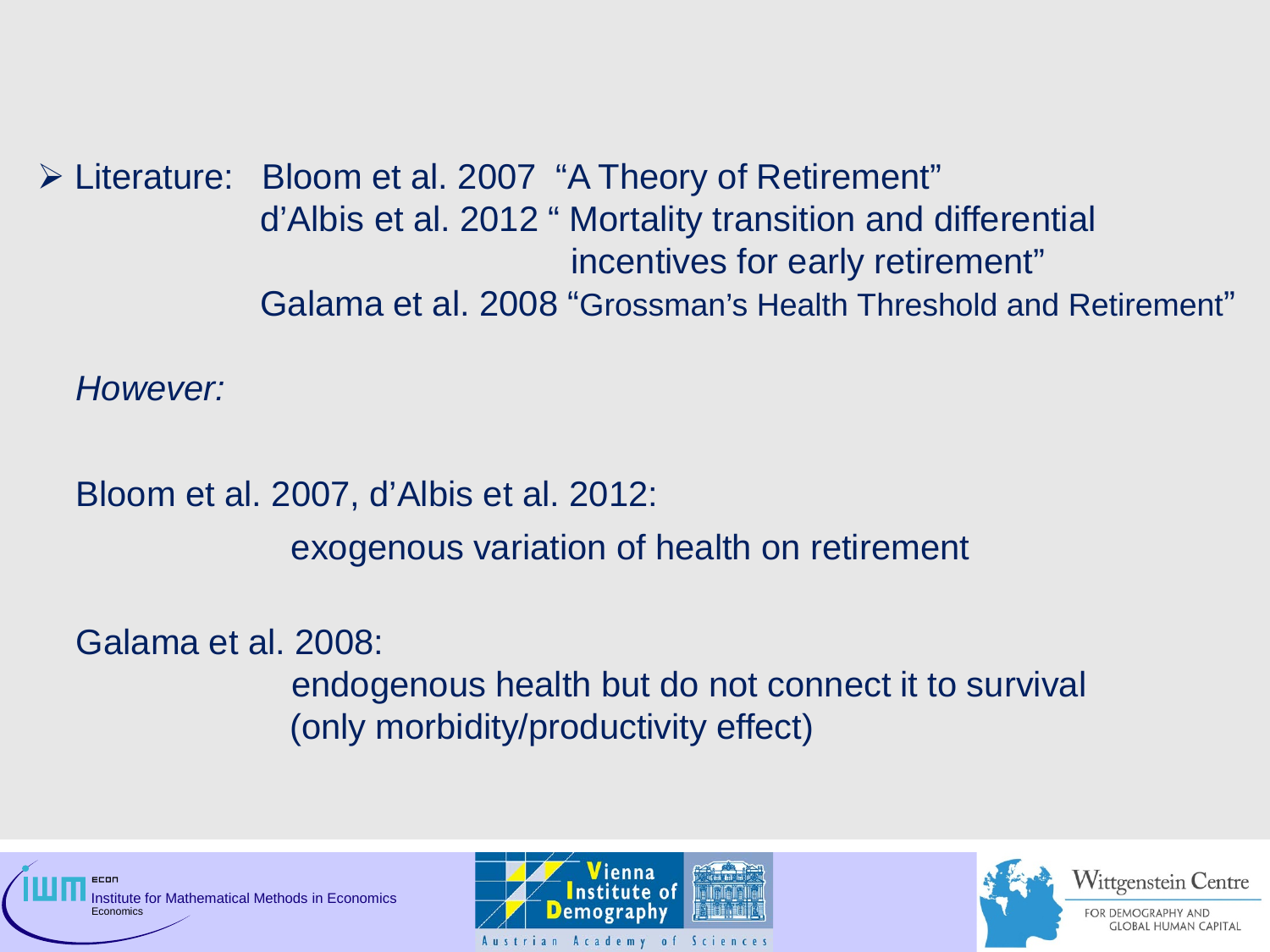In this paper:

## longevity – health - retirement nexus

 with **endogenous** health (morbidity and mortality) + **endogenous** retirement decisions

**Investigate** 

the relationship between (optimal) health and retirement when health relates both to

mortality/survival  $\longrightarrow$  pull for longer working life morbidity/disutility of labour  $\qquad \Rightarrow$  push for longer working life

the implications of health-related moral hazard when annuity returns do not adjust to individual health (Davies & Kuhn 1992, Philipson & Becker 1998)





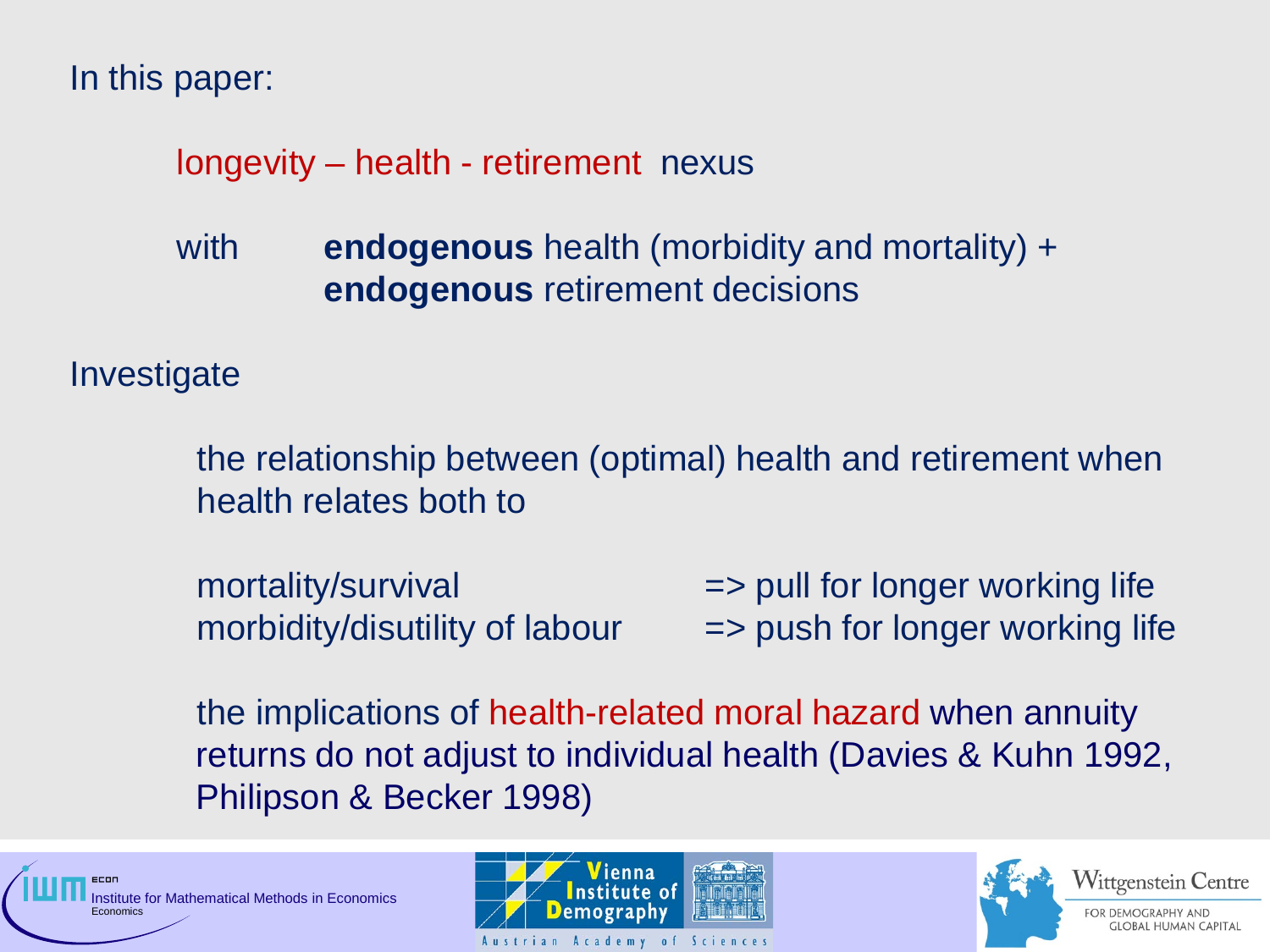**Objective:** maximize lifetime utility 2 phases of life: working life + retirement (at age τ)

utility in first phase  $(t \leq \tau)$ : utility in second phase  $(t > t)$ :  $u(c(t))$  $u(c(t)) - v(t, S(t))$ 

benefit from consumption c: disutility from work:

 $u(c(t))$   $u' > 0, u'' < 0, u'(0) = +\infty$ *ν*(*t*,*S*(*t*)) *ν*<sub>*t*</sub> ≥ 0,*ν*<sub>*tt*</sub> ≥ 0

Disutility from work is responsive to health S(t):  $v_s \leq 0, v_{ss} \geq 0$ 

with the boundary case:

 $v_s = 0$ 



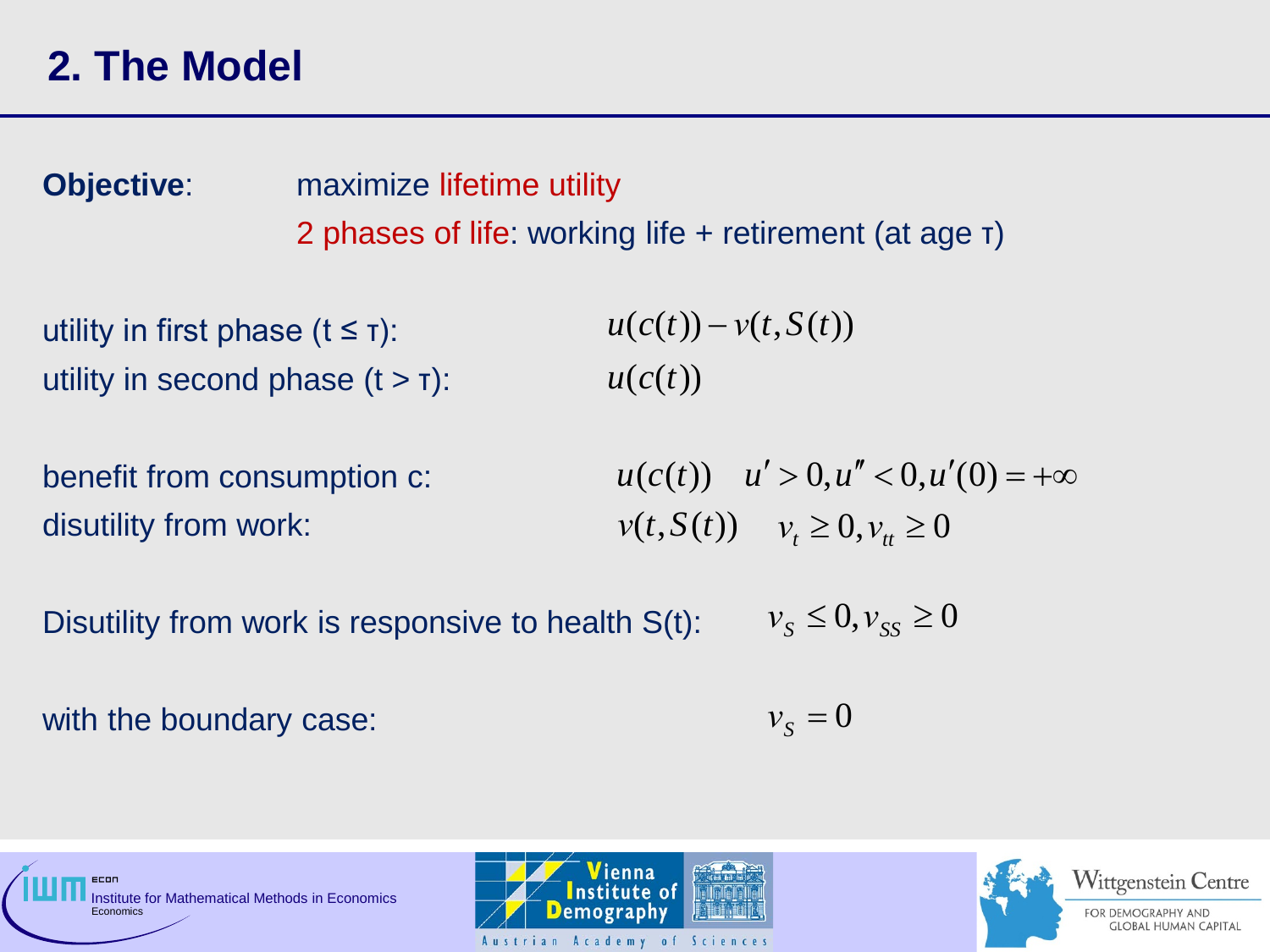## **Health:**

Stock of health = survival through age t  $S(t)$  with  $\dot{S}(t) = -\mu(t, h(t))S(t), S(t_0) = 1$ Mortality = rate of depreciation  $\blacktriangleright$  in health care h  $\mu_h(t,0) = -\infty$  $\mu(t, h(t))$   $\mu_h < 0, \mu_{hh} > 0,$ 

#### **Moral hazard within the annuity market:**

**Annuity return:** 
$$
r + \theta \bar{\mu}(t) + (1 - \theta) \mu(t, h(t)) \text{ with } \theta \in [0, 1]
$$

with  $r =$  market interest

 $\theta = 0 \rightarrow$  Perfect annuity market: individualised return

 $\theta$  = 1  $\rightarrow$  Moral hazard: individual takes return as given

**In equilibrium:** 

$$
\bar{\mu}(t)=\overline{\mu(t,h\left(t\right))}
$$



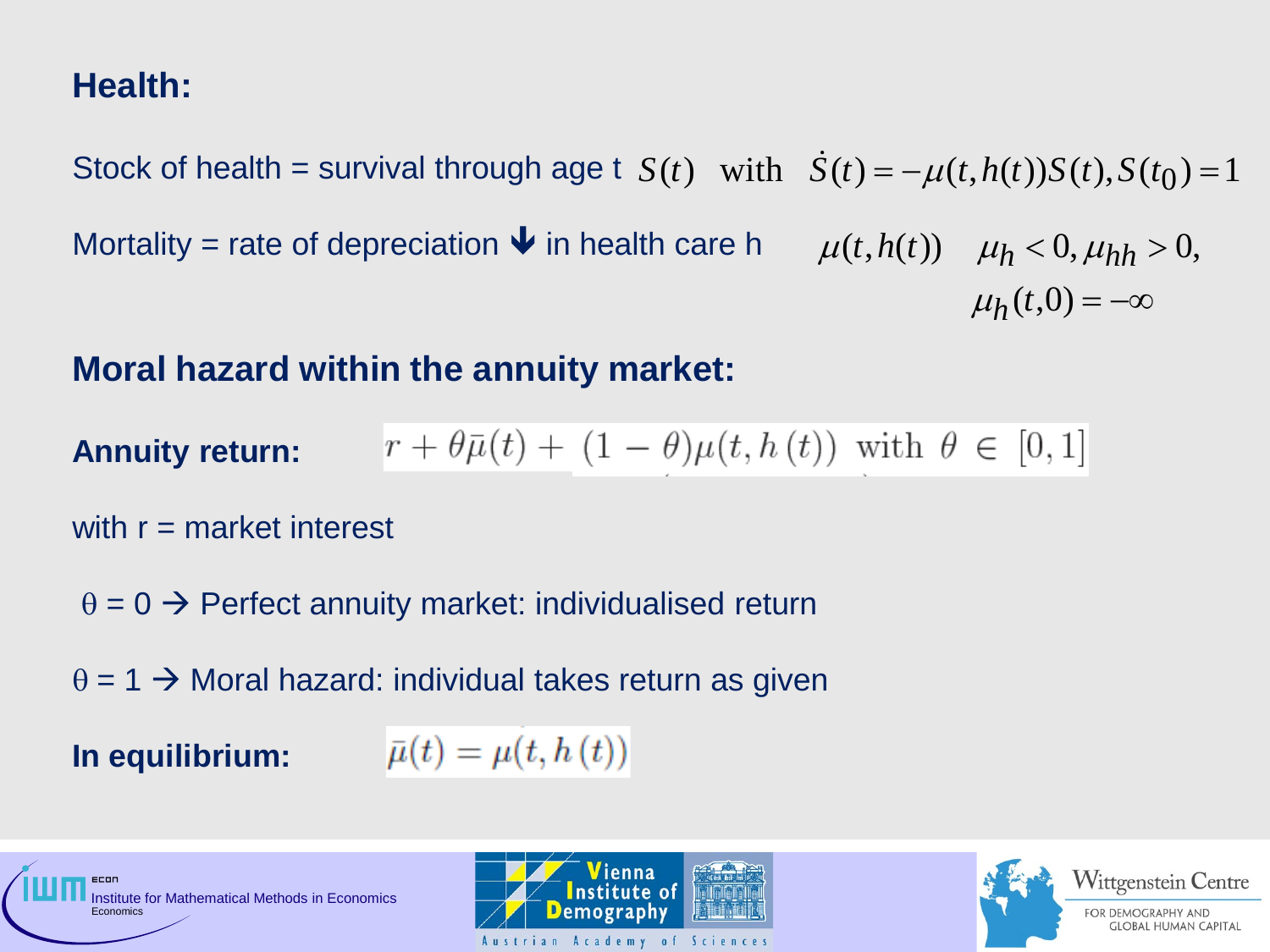## **The Full Model**

$$
\max_{c(t),h(t),\tau} \int_{t_0}^{\tau} e^{-\rho t} S(t) (u(c(t)) - \nu(t,S(t))) dt + \int_{\tau}^{T} e^{-\rho t} S(t) u(c(t)) dt
$$

subject to

$$
\dot{A}(t) = w(t) - c(t) - h(t) + (r + \theta \bar{\mu} + (1 - \theta)\mu)A(t), \quad A(t_0) = 0 \quad \text{for } t \le \tau
$$
\n
$$
\dot{A}(t) = -c(t) - h(t) + (r + \theta \bar{\mu} + (1 - \theta)\mu)A(t), \qquad A(T) = 0 \quad \text{for } t \ge \tau
$$
\n
$$
\dot{S}(t) = -\mu(t, h(t))S(t), \quad S(t_0) = 1
$$

With  $p =$  rate of time preference

| Two state variables: | <b>Assets</b><br><b>Health</b>                         | A(t)<br>S(t) |
|----------------------|--------------------------------------------------------|--------------|
| Three controls:      | Consumption<br><b>Health care</b><br><b>Retirement</b> | C(t)<br>h(t) |

#### **First-best allocation:**  $\theta = 0$





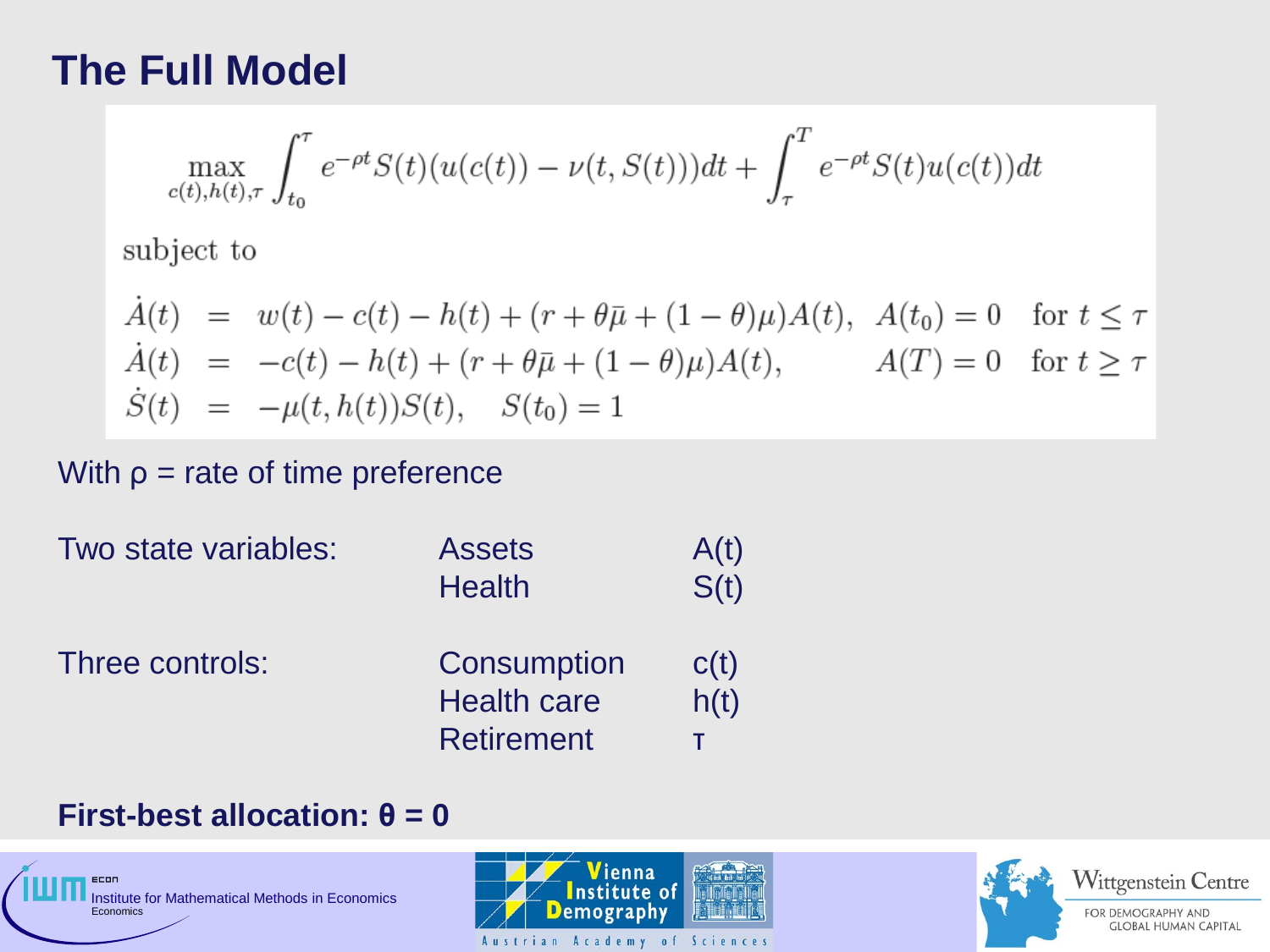## **3. Optimal allocation**

**Consumption**:

$$
\frac{u_c(c^*(t))}{u_c(c^*(s))e^{\rho(s-t)}} = e^{r(s-t)}
$$

**Health:** 

**Retirement:**

$$
-\frac{1}{\mu_h(h^*(t))} = \psi^i(t)
$$
  

$$
\frac{\nu(\tau^*, S(\tau^*))}{\psi^*(h(\tau^*))} = w(\tau^*)
$$

1

 $u_c(c^*(\tau^*))$ 

Euler: MRIS = compound interest

Cost of increasing S(t) by one unit = Value of health/survival

#### Value of disutility = earnings

**From Euler:** 

$$
c^*(t) = c_0 e^{(r-\rho)(t-t_0)}
$$



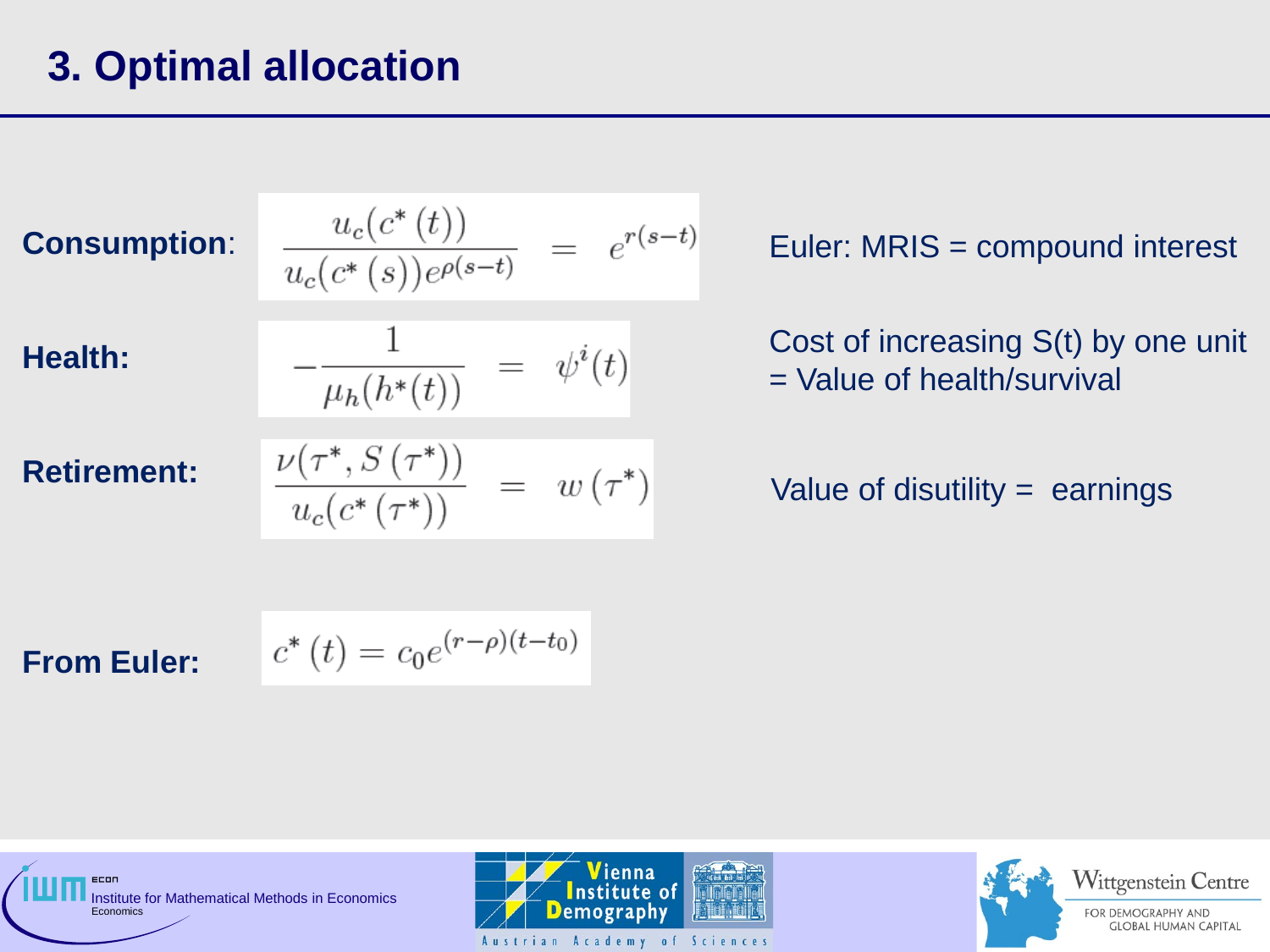**Value of health (VOH)**  $=$  WTP for an increase in  $S(t)$  at age t

**Working life** :

Gross surplus of survival

$$
\psi^1(t) \quad : \quad = \psi(t \leq \tau) = \int_t^\tau e^{-r(s-t)} \frac{S(s)}{S(t)} \frac{u(c(s)) - v(s, S(s))}{u_c(c(s))} ds
$$
\n
$$
\longrightarrow \quad + \int_\tau^T e^{-r(s-t)} \frac{S(s)}{S(t)} \frac{u(c(s))}{u_c(c(s))} ds
$$

econ Institute for Mathematical Methods in Economics **Economics** 





**GLOBAL HUMAN CAPITAL**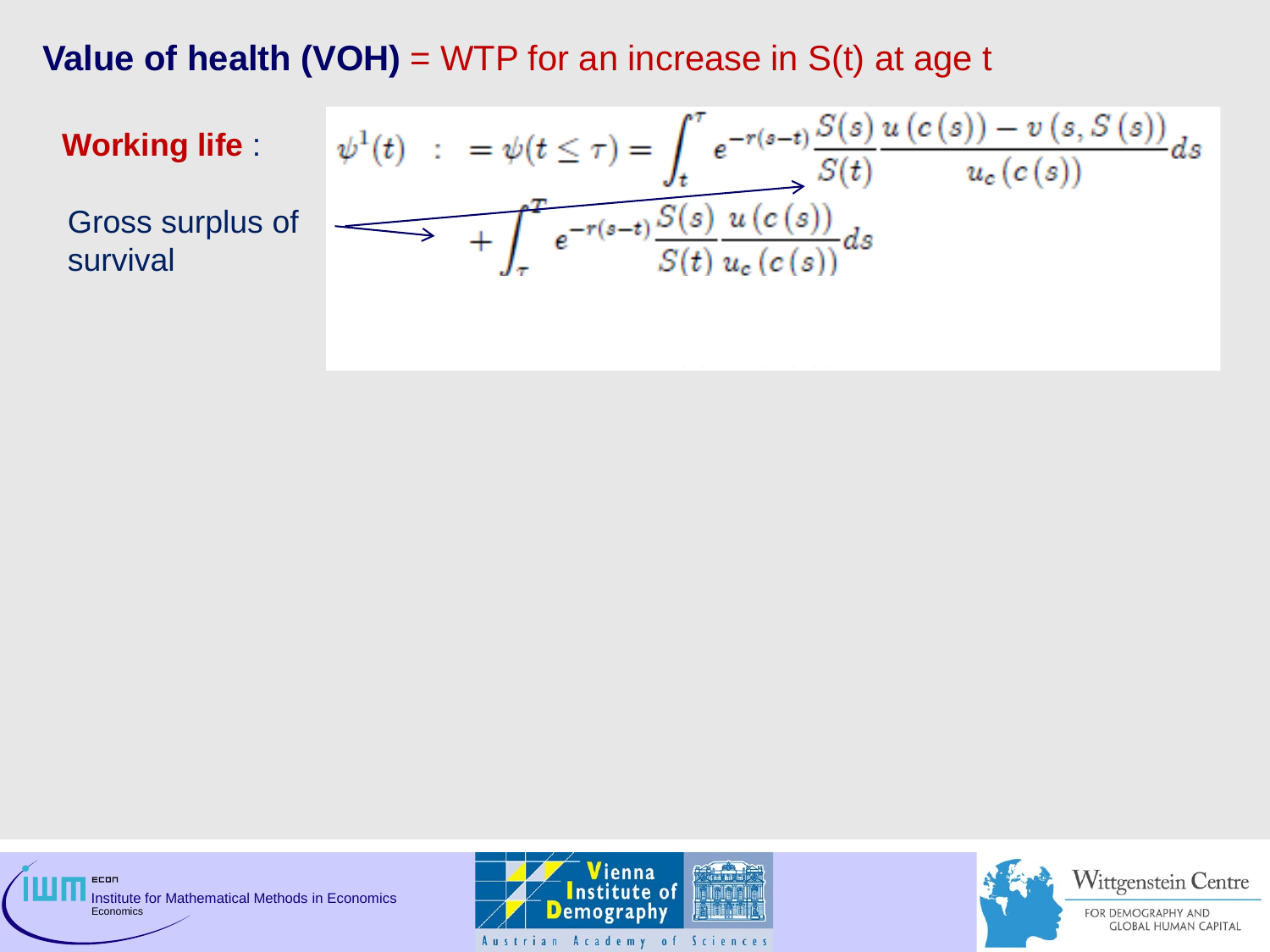**Value of health (VOH)** = WTP for a small reduction in μ at age t

**Working life :**  
\n
$$
\psi^{1}(t) : = \psi(t \leq \tau) = \int_{t}^{\tau} e^{-r(s-t)} \frac{S(s)}{S(t)} \frac{u(c(s)) - v(s, S(s))}{u_c(c(s))} ds
$$
\n
$$
\text{Gross surplus of } \longrightarrow \int_{\tau}^{\tau} e^{-r(s-t)} \frac{S(s)}{S(t)} \frac{u(c(s))}{u_c(c(s))} ds
$$
\n
$$
\text{Value of mortality } \longrightarrow \int_{t}^{\tau} e^{-r(s-t)} \frac{S(s)}{S(t)} \frac{S(s)\nu_{S}}{u_c(c(s))} ds
$$
\n
$$
\text{reduction}
$$

ECON Institute for Mathematical Methods in Economics **Economics** 





Wittgenstein Centre

FOR DEMOGRAPHY AND **GLOBAL HUMAN CAPITAL** 

Austrian Academy of Sciences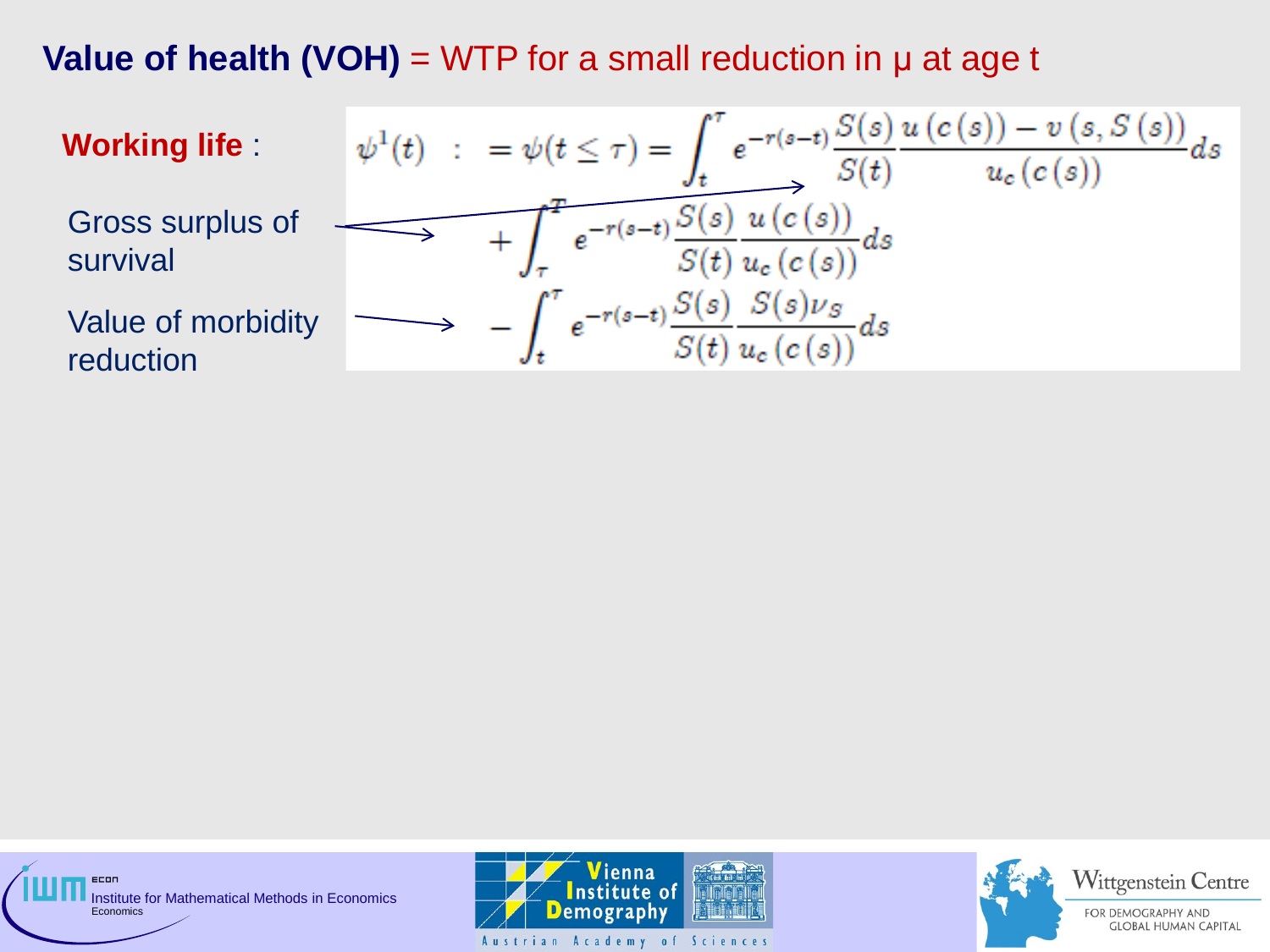**Value of health (VOH)** = WTP for a small reduction in μ at age t

**Working life :**  
\n
$$
\psi^{1}(t) : = \psi(t \leq \tau) = \int_{t}^{\tau} e^{-r(s-t)} \frac{S(s)}{S(t)} \frac{u(c(s)) - v(s, S(s))}{u_c(c(s))} ds
$$
\nGross surplus of  
\nsurvival  
\nValue of mortality  
\n
$$
- \int_{t}^{\tau} e^{-r(s-t)} \frac{S(s)}{S(t)} \frac{u(c(s))}{u_c(c(s))} ds + (1 - \theta) [H(t) - E(t)]
$$
\n
$$
- \int_{t}^{\tau} e^{-r(s-t)} \frac{S(s)}{S(t)} \frac{S(s)\nu_{S}}{u_c(c(s))} ds
$$
\nreduction

with

Human wealth:

Future expenditure

$$
H(t) := \int_{t}^{\tau} e^{-r(s-t)} \frac{S(s)}{S(t)} w(s) ds
$$
  

$$
E(t) := \int_{t}^{T} e^{-r(s-t)} \frac{S(s)}{S(t)} [c(s) + h(s)] ds
$$



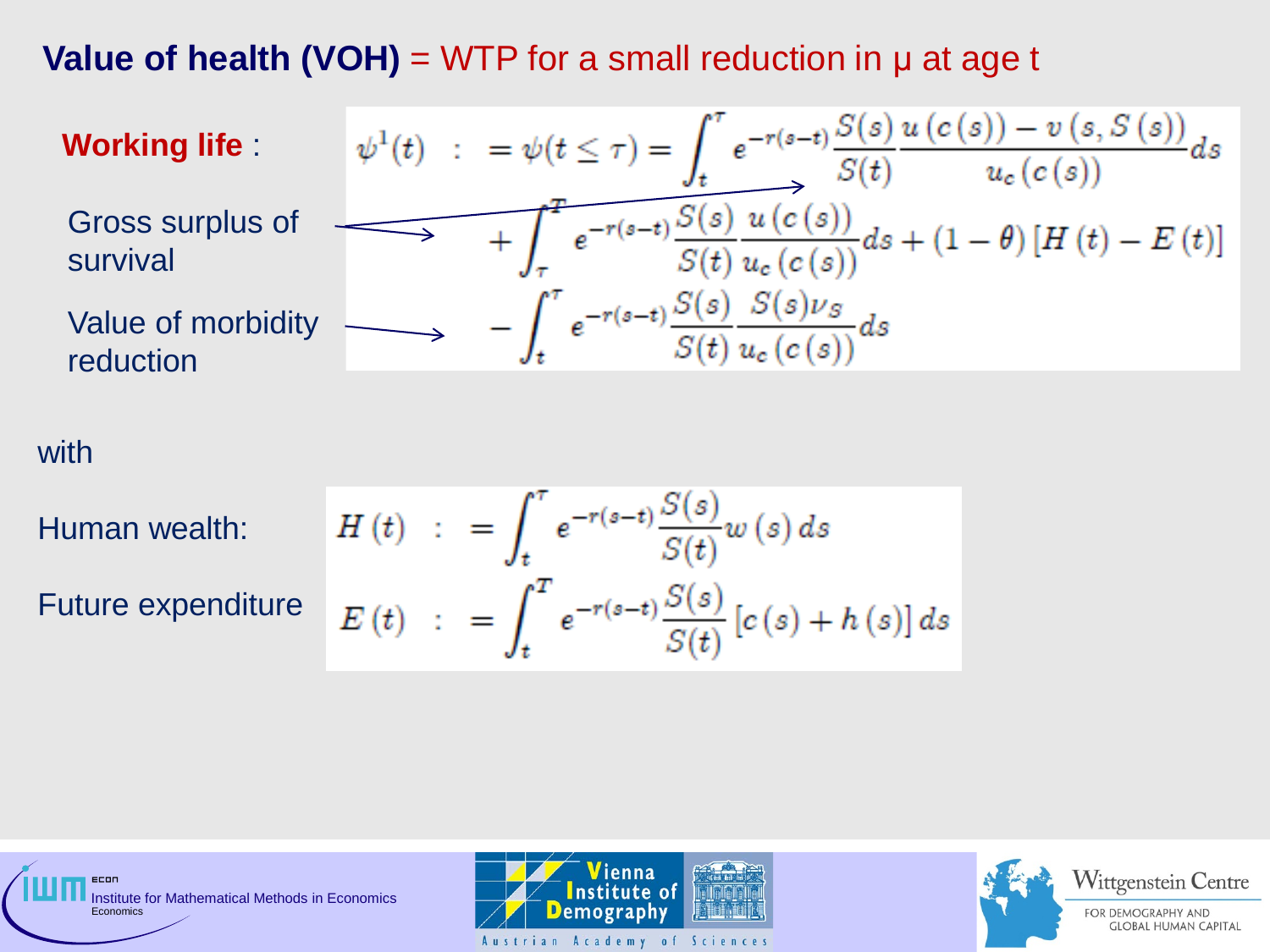**Value of health (VOH)** = WTP for a small reduction in μ at age t

**Working life :**  
\n
$$
\psi^{1}(t) : = \psi(t \leq \tau) = \int_{t}^{\tau} e^{-r(s-t)} \frac{S(s)}{S(t)} \frac{u(c(s)) - v(s, S(s))}{u_c(c(s))} ds
$$
\nGross surplus of  
\nsurvival  
\nValue of mortality  
\n
$$
- \int_{t}^{\tau} e^{-r(s-t)} \frac{S(s)}{S(t)} \frac{u(c(s))}{u_c(c(s))} ds + (1 - \theta) [H(t) - E(t)]
$$
\n
$$
- \int_{t}^{\tau} e^{-r(s-t)} \frac{S(s)}{S(t)} \frac{S(s)\nu_{S}}{u_c(c(s))} ds
$$
\nreduction

with

Human wealth:

Future expenditure

$$
H(t) := \int_{t}^{\tau} e^{-r(s-t)} \frac{S(s)}{S(t)} w(s) ds
$$
  

$$
E(t) := \int_{t}^{T} e^{-r(s-t)} \frac{S(s)}{S(t)} [c(s) + h(s)] ds
$$

#### **Retirement**:

ecor

$$
\psi^{2}(t) \quad : \quad = \psi(t \geq \tau) = \int_{t}^{T} e^{-r(s-t)} \frac{S(s)}{S(t)} \frac{u(c(s))}{u_{c}(c(s))} ds - (1 - \theta) \, E(t)
$$



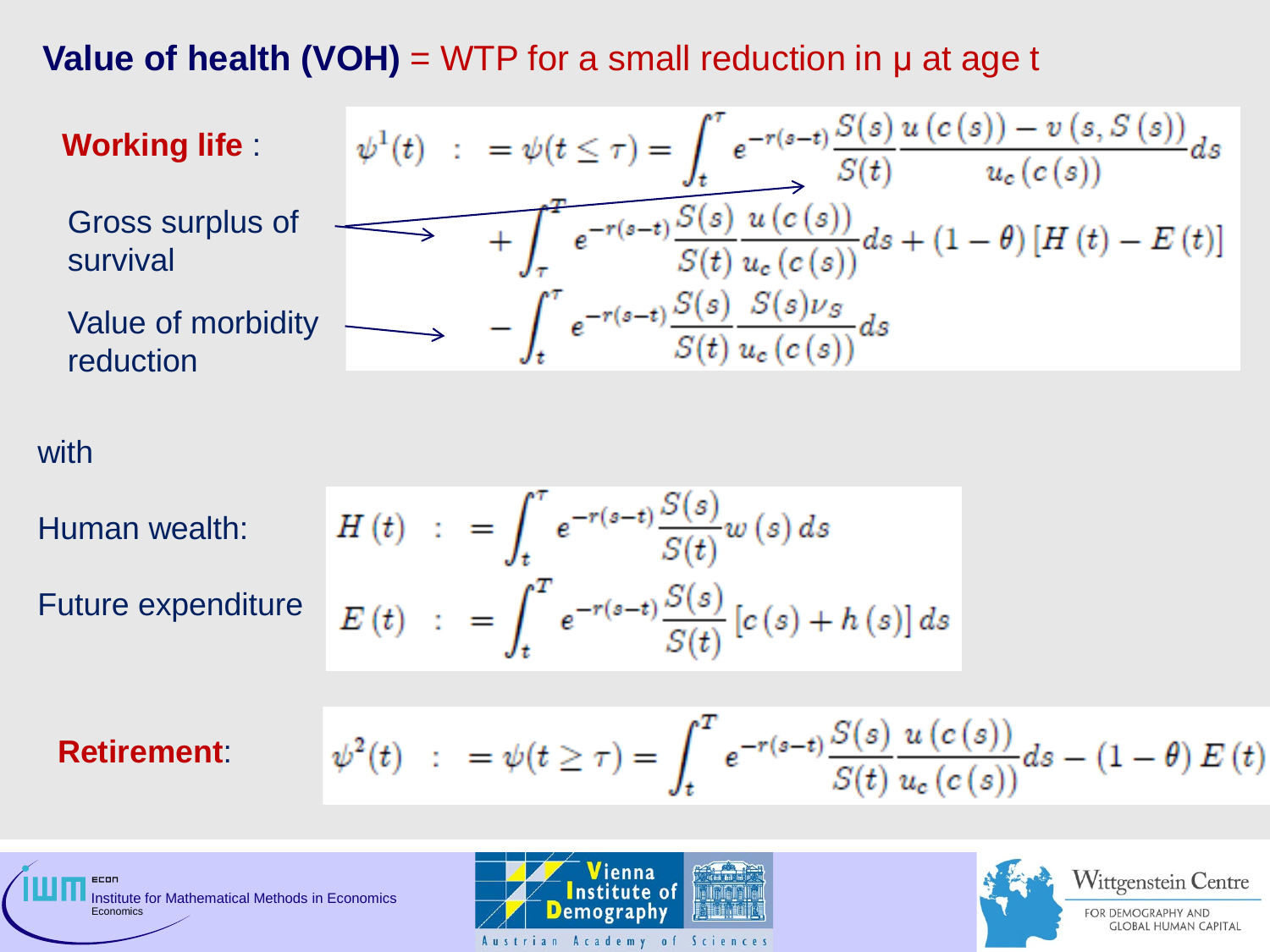**Life cycle complementarity** between

HEALTH and CONSUMPTION

HEALTH and RETIREMENT

RETIREMENT and CONSUMPTION







Wittgenstein Centre

**GLOBAL HUMAN CAPITAL**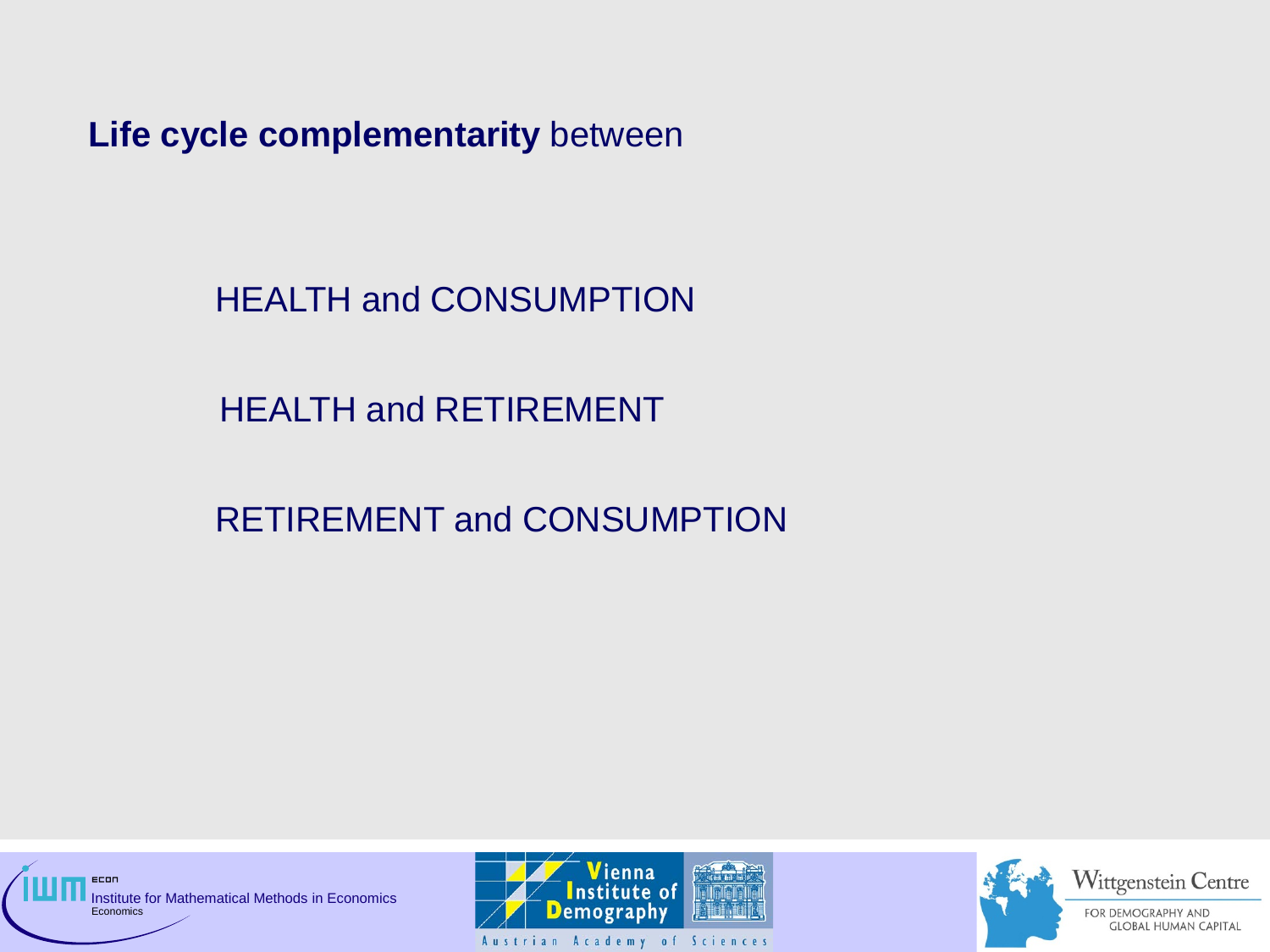## **Properties of health care :**

 $\rightarrow$  Complementarity with (future) health if and only if  $\theta$ =1:

$$
\frac{\partial h(t)}{\partial h(\hat{t})}|\hat{t}\in(t,T]=\theta e^{-r(\hat{t}-t)}\frac{S(\hat{t})}{S(t)}\geq 0
$$

## **Complementarity with (past) health if morbidity matters**

$$
\frac{\partial h(t < \tau)}{\partial h(\hat{t})} \Big| \hat{t} \in [t_0, t] = \mu \big( h(\hat{t}) \big) \frac{\tau}{t} \frac{v_S + S v_{SS}}{u_C} e^{-r(s-t)} \frac{S(s)}{S(t)} ds \ge 0
$$

## **→ Complementarity with consumption**

$$
\frac{\partial h(t \ge \tau)}{\partial c_0} = e^{(r-\rho)(t-t_0)} \int_{t}^{T} e^{-\rho(s-t)} \frac{S(s)}{S(t)} \left( \frac{-uu_{cc}}{u_c} + \theta \right) ds > 0
$$
\n
$$
\frac{\partial h(t < \tau)}{\partial c_0} = e^{(r-\rho)(t-t_0)} \int_{t}^{\tau} e^{-\rho(s-t)} \frac{S(s)}{S(t)} \left( \frac{-(u-v)u_{cc}}{u_c} + \theta \right) ds + e^{-r(\tau-t)} \frac{S(\tau)}{S(t)} \frac{\partial \psi^2(t)}{\partial c_0} > 0
$$



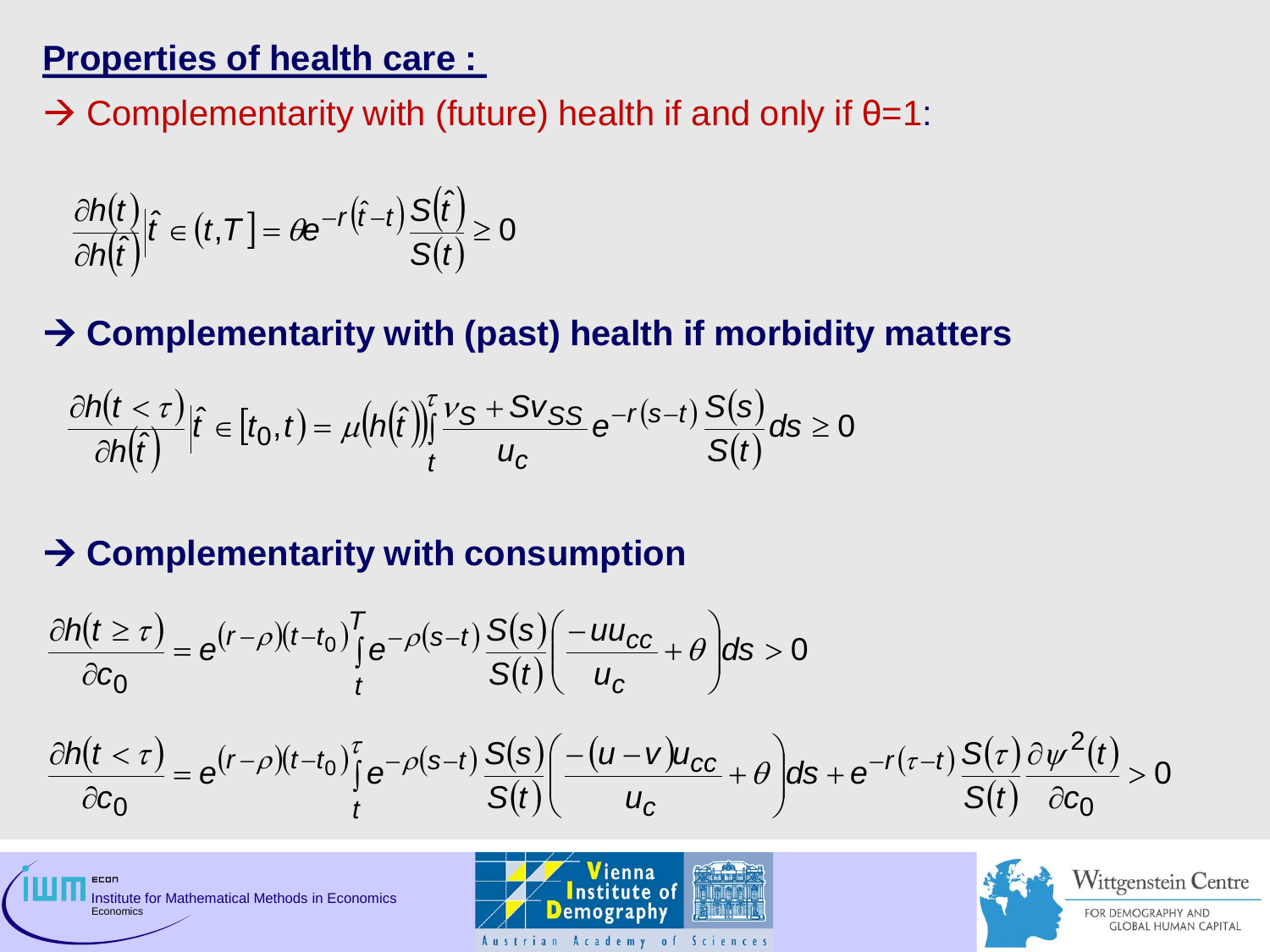#### **→ Complementarity with retirement:**

$$
\frac{\partial h(t \ge \tau)}{\partial \tau} = 0 \qquad \leq 0 \qquad \geq 0
$$
\n
$$
\frac{\partial h(t < \tau)}{\partial \tau} = -e^{-r\left(\tau^* - t_0\right)} \frac{S\left(\tau^*\right)}{S(t)} \left(\frac{v_S S\left(\tau^*\right)}{u_C} + \theta \frac{v\left(\tau^*, S\left(\tau^*\right)\right)}{u_C}\right) \geq 0 \qquad \Rightarrow \eta(v, S) \geq \theta
$$

where 
$$
\eta(v, S) := -v_S S/v
$$

#### **Result 1:**

l

- (i) First-best θ=0: Pre-retirement health is complementary with retirement age.
- (ii) Second-best  $\theta$ =1: Pre-retirement health is complementary with retirement age if and only if  $\eta(v, S) > 1$ .







Wittgenstein Centre

FOR DEMOGRAPHY AND **GLOBAL HUMAN CAPITAL**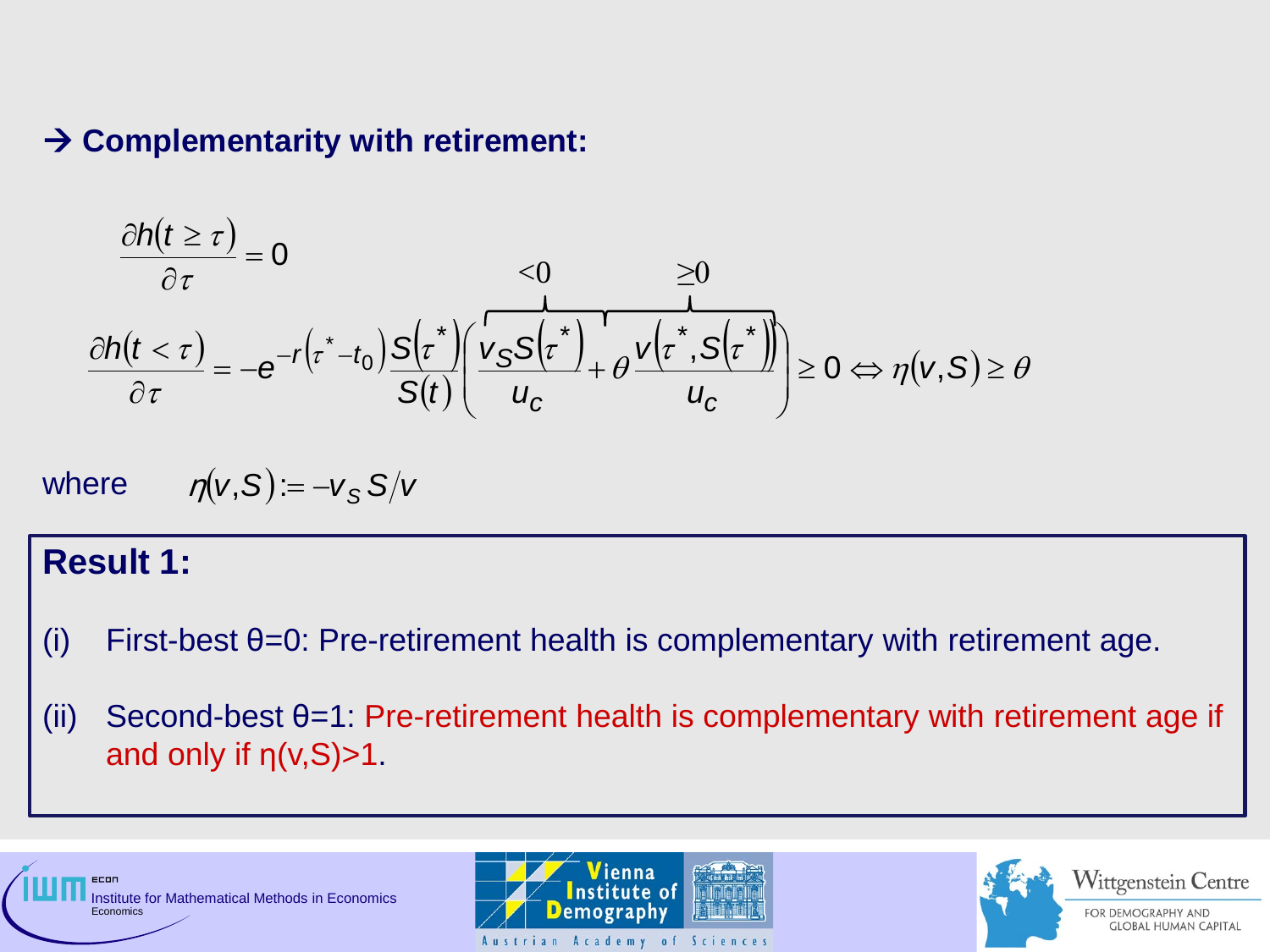## **4 Moral Hazard in the Annuity Market**

### **Assumption:** A(t)>0 holds for all t.

Then,…

$$
\frac{\partial h(t)}{\partial \theta} = -[H(t) - E(t)] = A(t) > 0 \Leftrightarrow A(t) > 0
$$

**Result 2: Exogenous retirement** (Kuhn & Davies 1992, Philipson & Becker 1998)

For a given level of retirement, moral hazard in the annuity market  $\bigwedge$  health expenditure and  $\blacklozenge$  consumption for all t.

#### **Result 3: Endogenous retirement**

For an endogenous level of retirement, moral hazard in the annuity market  $\uparrow$  health expenditure for all t,  $\spadesuit$  the retirement age and

- $\blacklozenge$  consumption for all t if the disutility of labour is relatively unresponsive to health but…  $(i)$
- (ii)  $\blacklozenge$  consumption for all t if the disutility of labour is relatively responsive to health







Wittgenstein Centre

FOR DEMOGRAPHY AND **GLOBAL HUMAN CAPITAL**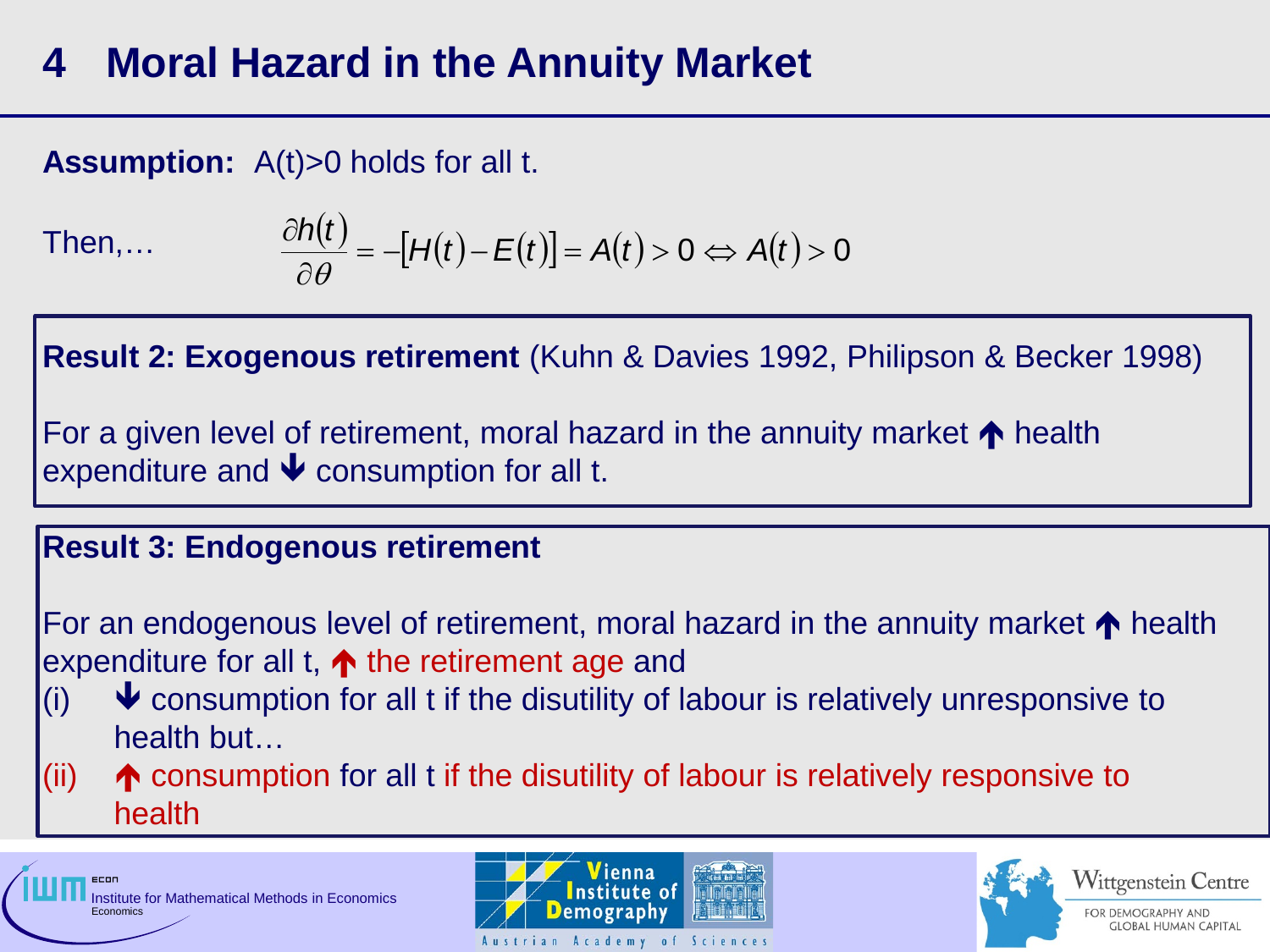### **optimality locus**

$$
M(c_0, \tau) := w(\tau) - \frac{\nu(\tau)}{u_c(c_0 e^{(\tau - \rho)(\tau - t_0)})} = 0
$$

### **feasibility locus**

$$
A_0(c_0, \tau, h) := \int_{t_0}^{\tau^*} \Phi(s, t_0) w(s) ds - \int_{t_0}^T \Phi(s, t_0) (c(s) + h(s)) ds = 0
$$



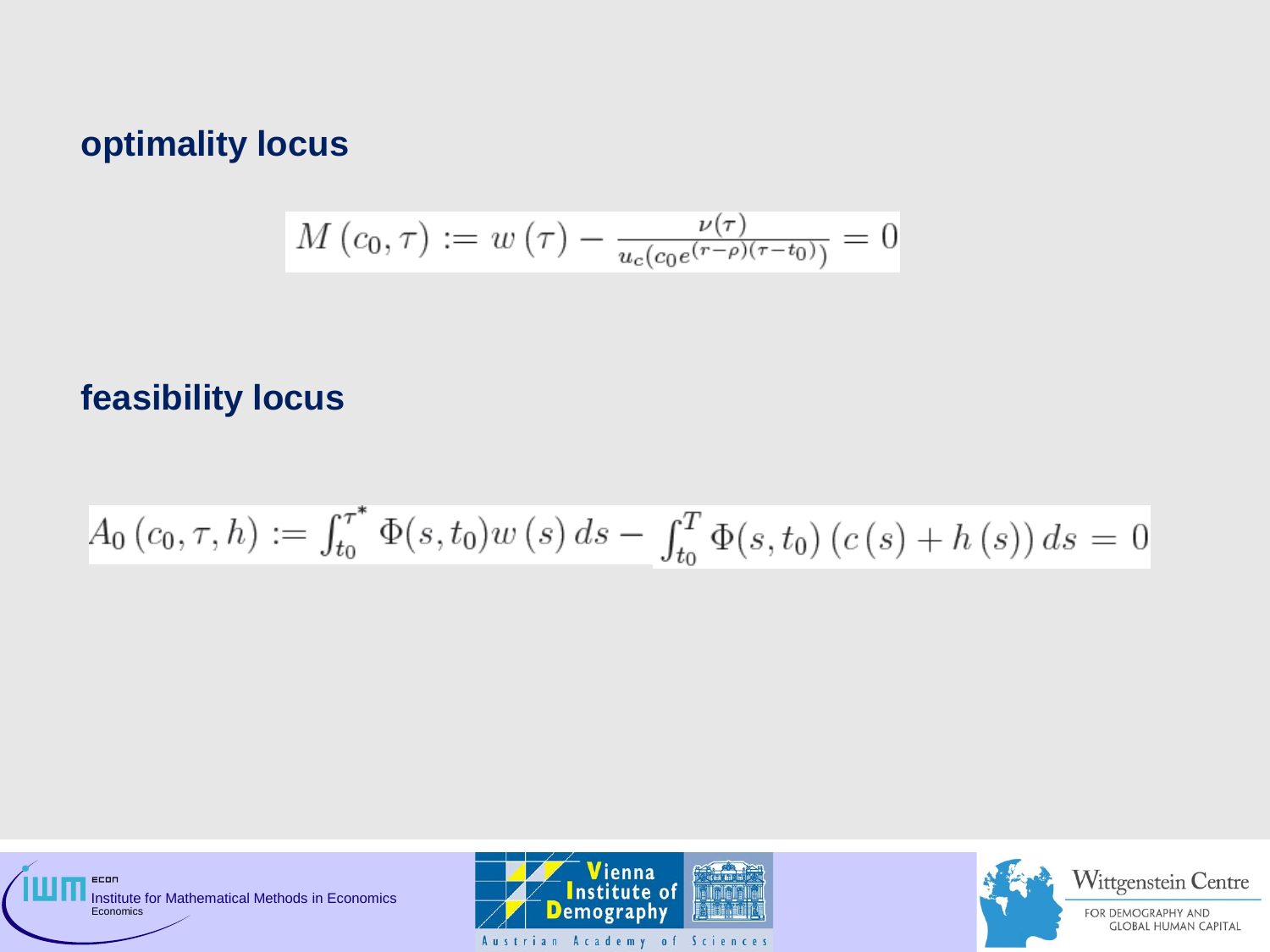## **Case (i):**  $v_s=0$



Excessive health care => under-consumption

Mitigated (but not overturned) by an increase in retirement age.





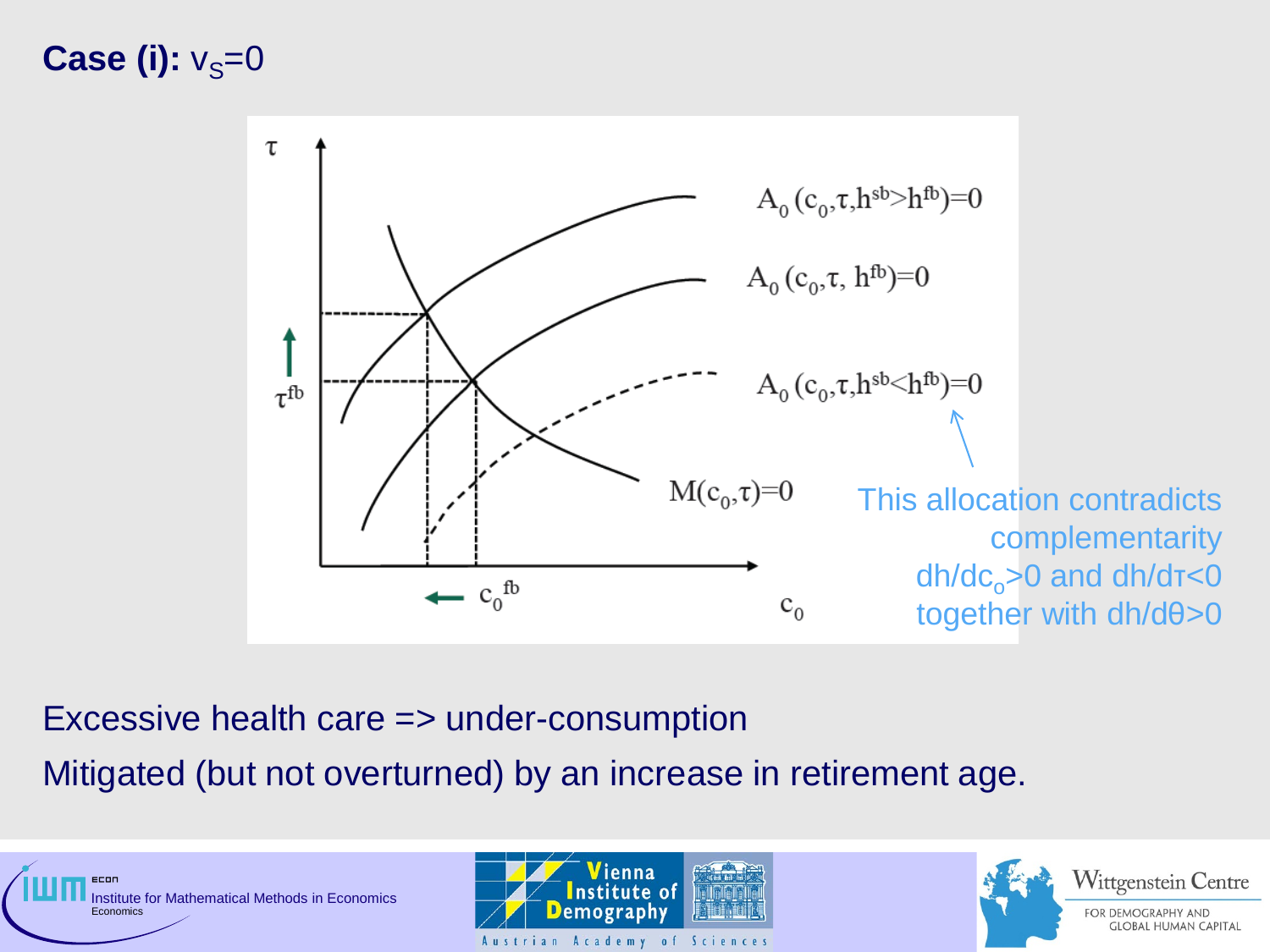## **Case (ii):**  $v_s$ <0



Morbidity reduction => magnifies expansion of working-life => If strong enough => generate scope for extra consumption!





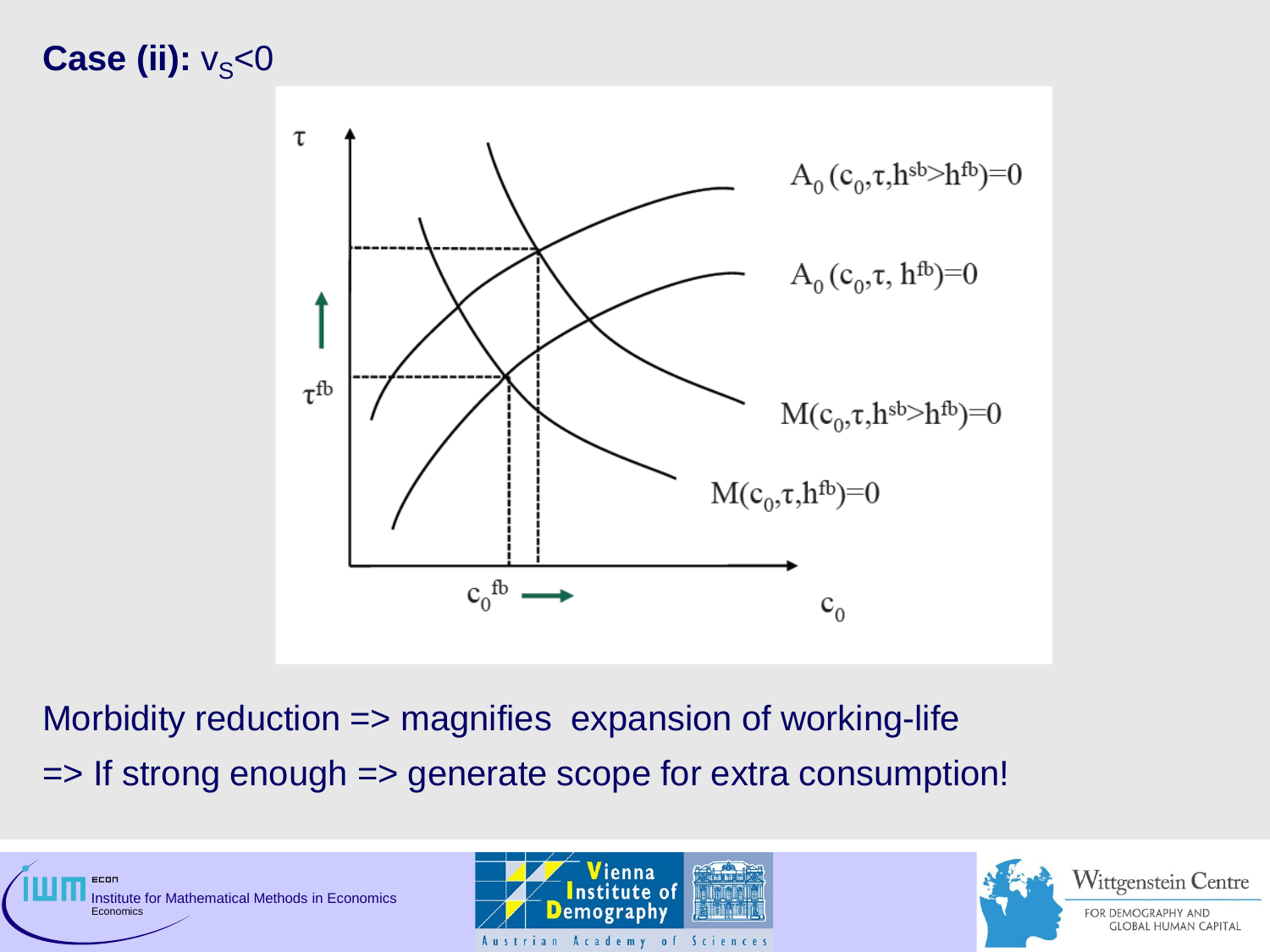## **5. Numerical Results**

$$
u(c(t)) = b + \frac{c(t)^{1-\sigma}}{1-\sigma} \qquad b=6; \sigma=1.5
$$
from HMD (1990-2000)  

$$
\mu(t, h(t)) = \tilde{\mu}(\tilde{t})\phi(t, h(t)) \qquad \phi(t, h(t)) = 1 - \sqrt{\frac{h(t)}{z}\frac{t-T}{1-T}} \qquad z=30; \text{T=110}
$$

w(t) = 52,630 (US average earnings 2000);  $r=p=0.06$ ; α=0.2

**Case (i):**  $v(t)=v(S(h<sup>fb</sup>(t)))$  from case (ii)  $\Rightarrow$  identical (ex-post) disutility **Case (ii):**   $\nu(S) = \bar{z}(1 - S)$  z-bar=6.5





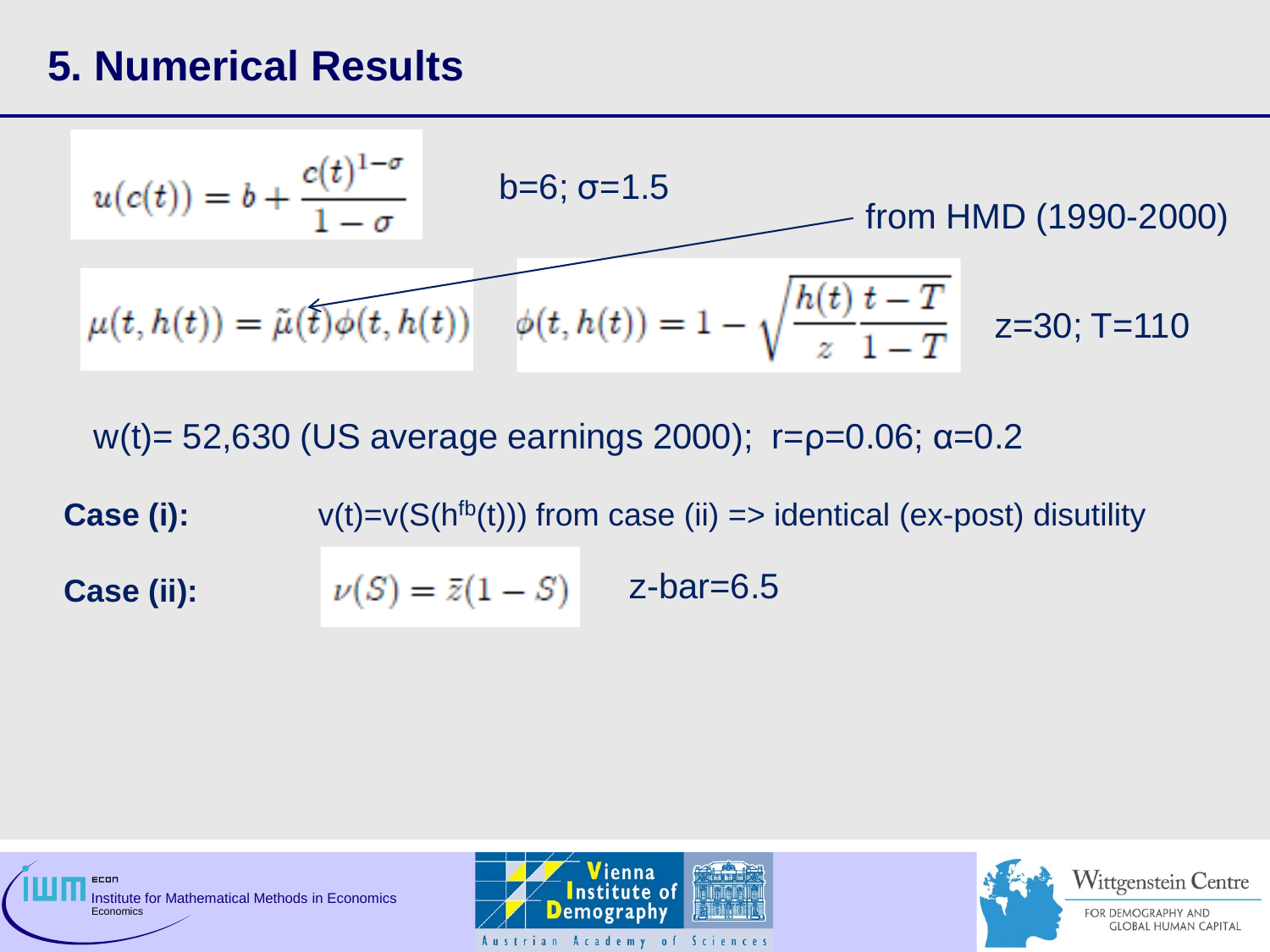## *6 scenarios*

|                                                                      |     | $v(t,S) = v(t)$ $v(t,S) = v(S)$ |
|----------------------------------------------------------------------|-----|---------------------------------|
| first best ( $\theta = 0$ , $\tau = \tau^{fb}$ )                     | 1.1 | 2.1                             |
| moral hazard, exog. retirement ( $\theta = 1$ , $\tau = \tau^{fb}$ ) | 1.2 | 2.2                             |
| moral hazard, edog. retirement ( $\theta = 1$ , $\tau = \tau^{sb}$ ) | 1.3 | 2.3                             |





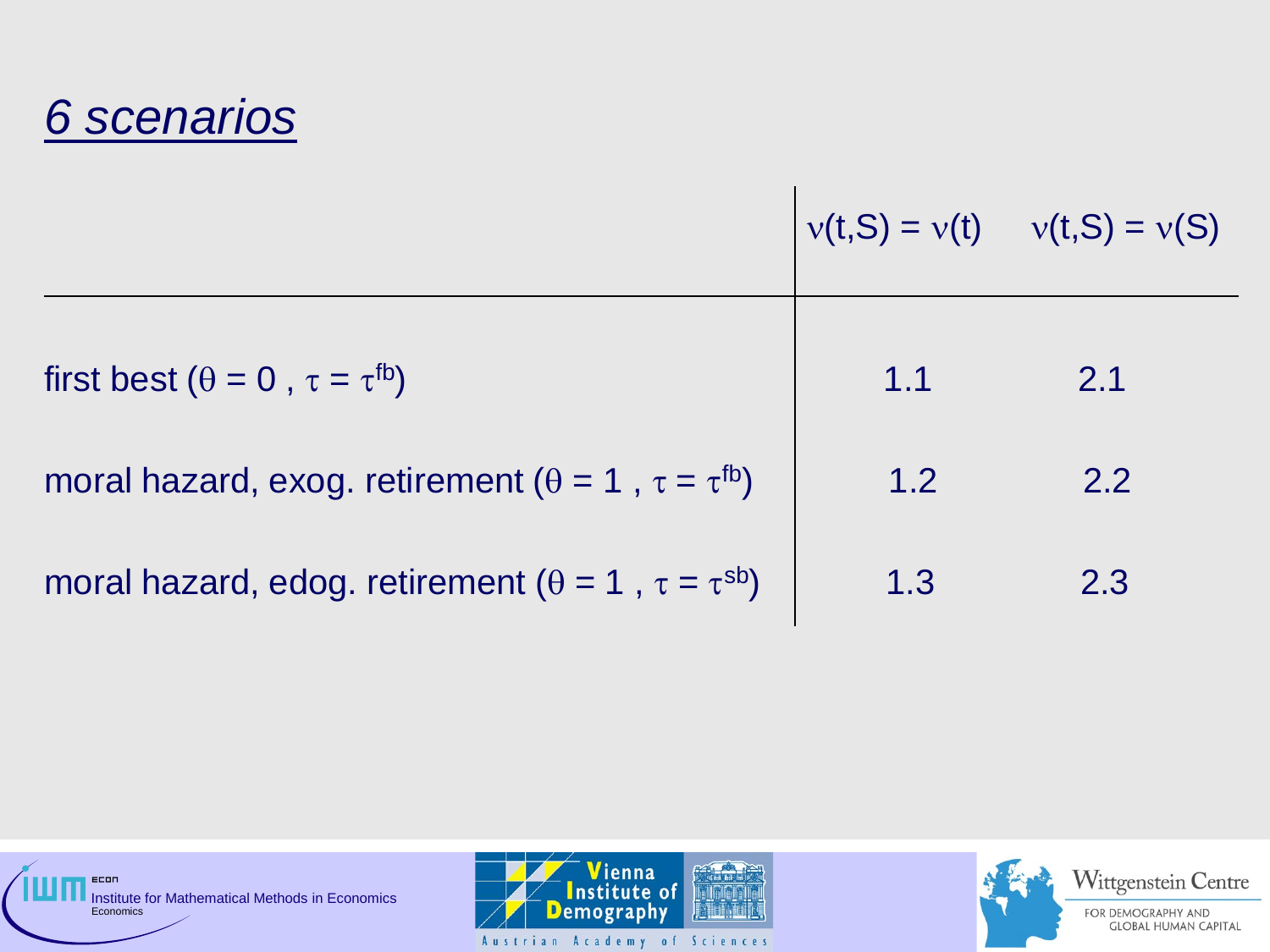## **Consumption:**

Case (i):  $v(t)$  Case (ii):  $v(S)$ 



First-best: solid (scenario 1.1 and 2.1) Moral hazard…with fixed τ: dashed (scenario 1.2 and 2.2); …with endogenous τ: dotted (scenario 1.3 and 2.3)



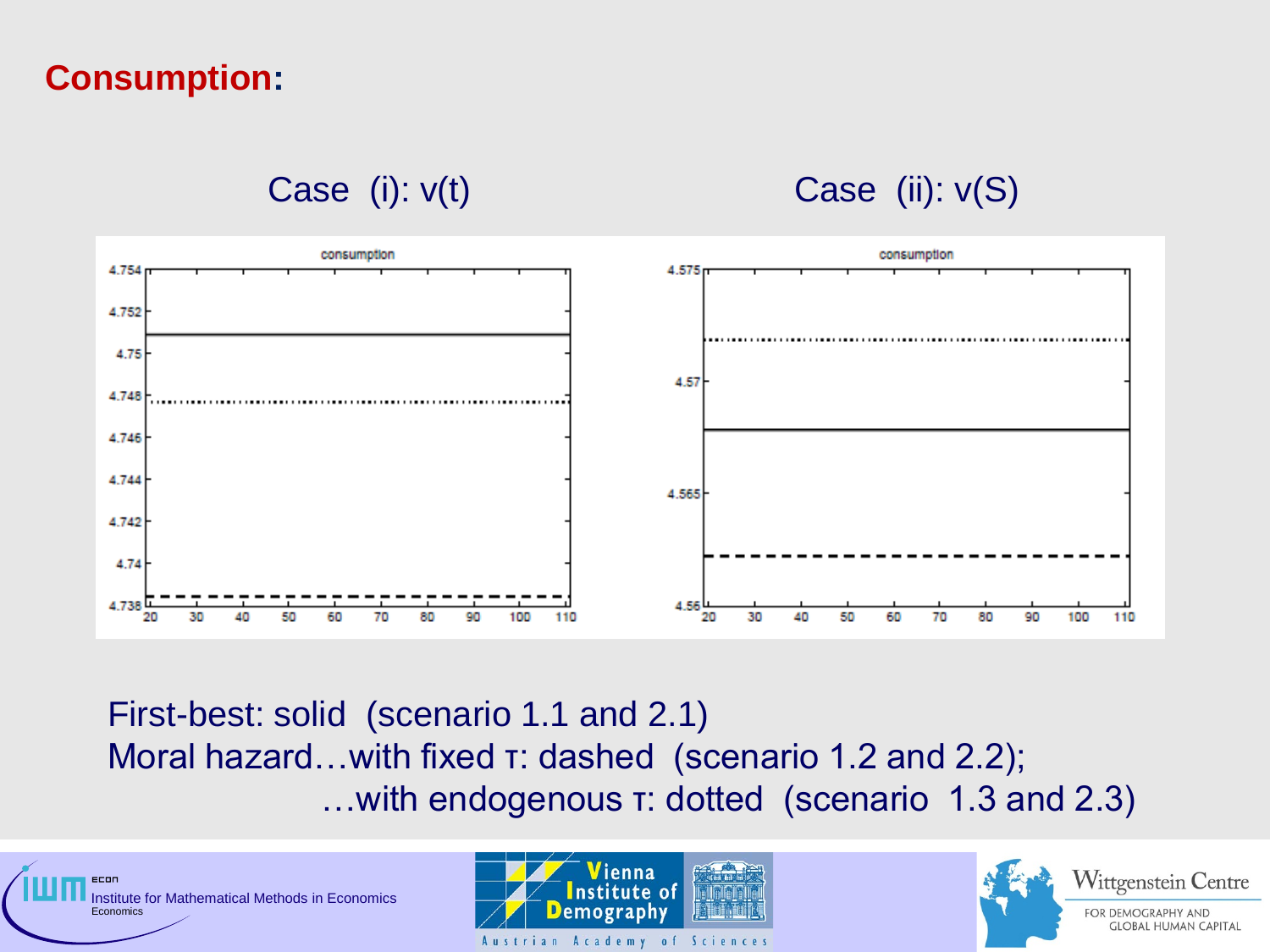**Health:** 





First-best: solid (scenario 1.1 and 2.1) Moral hazard…with fixed τ: dashed (scenario 1.2 and 2.2); …with endogenous τ: dotted (scenario 1.3 and 2.3)



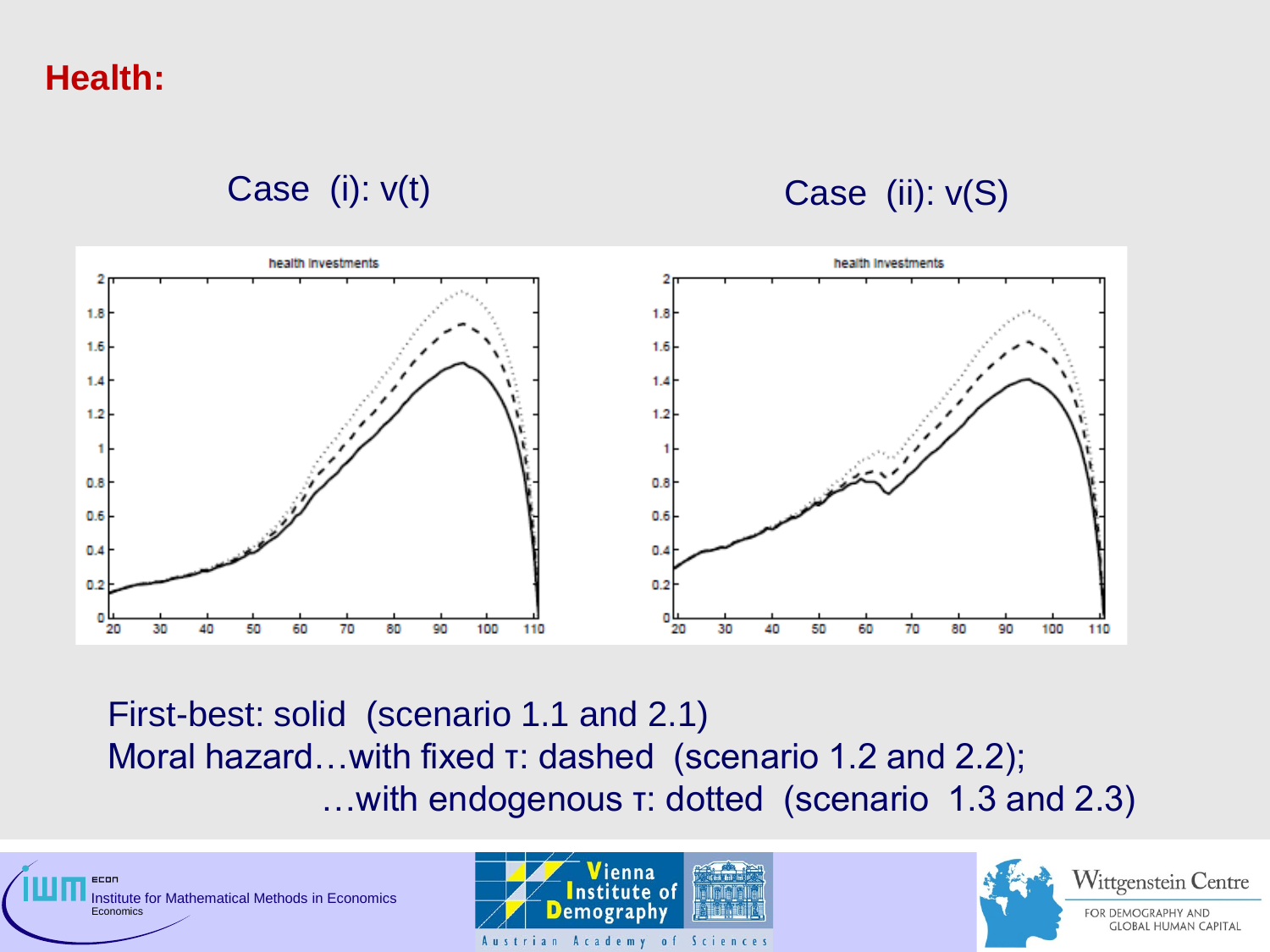## **7. Conclusions**

 $\triangleright$  Life-cycle framework to study in a unified way retirement & health (both with a mortality and morbidity dimension)

 $\triangleright$  Moral hazard on the annuity market  $\Rightarrow$  excessive health care.

 $\triangleright$  Weak morbidity  $\Rightarrow$  excessive working life and under-consumption

 $\triangleright$  Strong morbidity => excessive working life and over-consumption (due to 'productivity effect'). Moral hazard is 'magnified'.

 Mandatory / Early retirement as a second-best policy aimed at curtailing moral hazard